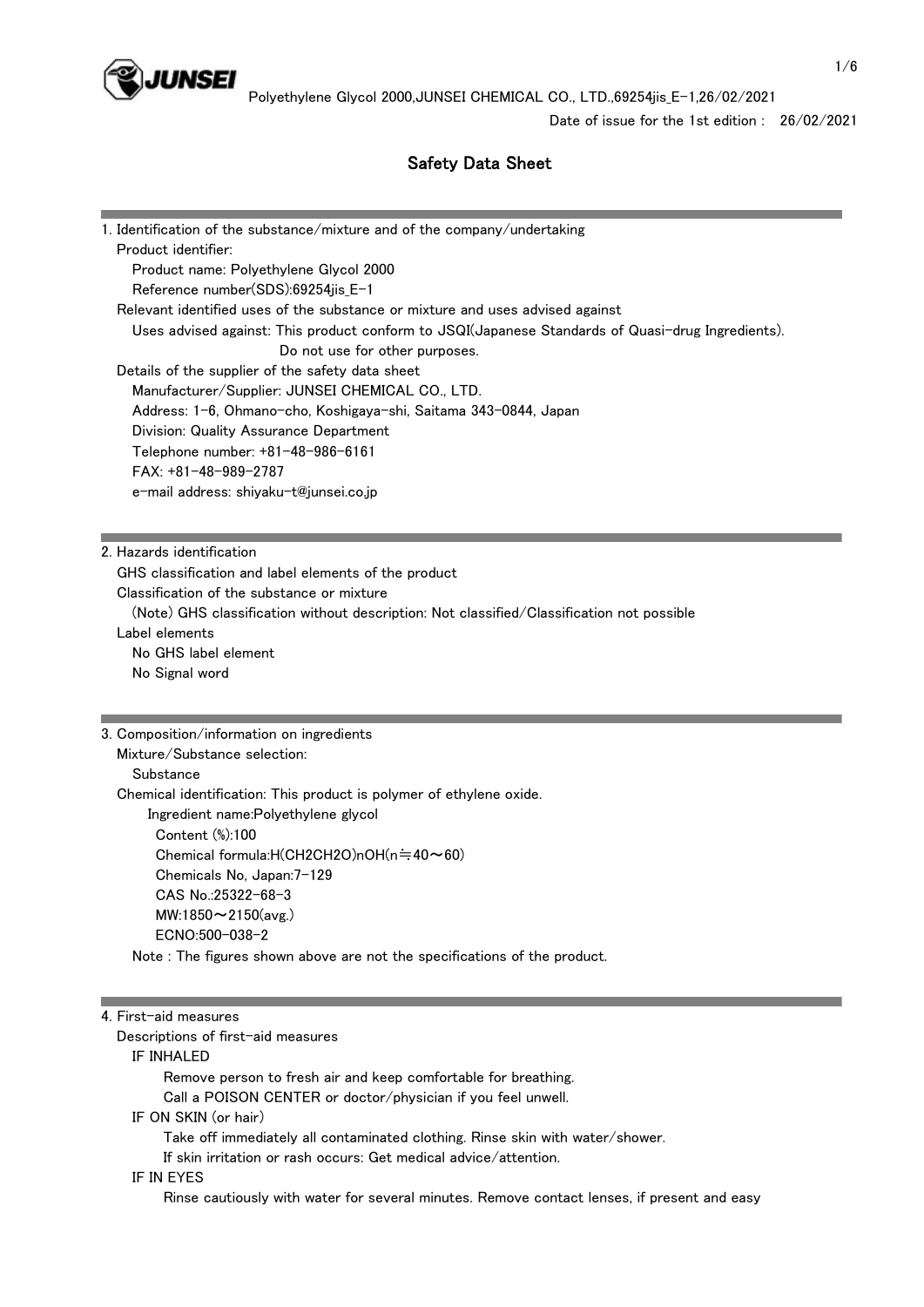

to do. Continue rinsing.

If eye irritation persists: Get medical advice/attention.

### IF SWALLOWED

Rinse mouth.

Call a POISON CENTER or doctor/physician if you feel unwell.

5. Fire-fighting measures Extinguishing media Suitable extinguishing media Use appropriate extinguishing media suitable for surrounding facilities. Unsuitable extinguishing media Unsuitable extinguishing media data is not available. Specific hazards arising from the substance or mixture Containers may explode when heated. Fire may produce irritating, corrosive and/or toxic gases. Advice for firefighters Specific fire-fighting measures Evacuate non-essential personnel to safe area. Special protective equipment and precautions for fire-fighters Wear fire/flame resistant/retardant clothing. Wear protective gloves/protective clothing/eye protection/face protection. Firefighters should wear self-contained breathing apparatus with full face peace operated positive pressure mode.

6. Accidental release measures

 Personnel precautions, protective equipment and emergency procedures Ventilate area until material pick up is complete. Wear proper protective equipment. Environmental precautions Avoid release to headsprings, rivers, lakes, ocean and groundwater. Methods and materials for containment and cleaning up Sweep up, place in a bag and hold for waste disposal. Preventive measures for secondary accident Collect spillage.

7. Handling and storage

| Precautions for safe handling                                        |
|----------------------------------------------------------------------|
| Preventive measures                                                  |
| (Exposure Control for handling personnel)                            |
| Avoid breathing dust/fume/gas/mist/vapors/spray.                     |
| (Protective measures against fire and explosion)                     |
| Keep away from heat/sparks/open flames/hot surfaces. $-$ No smoking. |
| (Exhaust/ventilator)                                                 |
| Exhaust/ventilator should be available.                              |
| (Safety treatments)                                                  |
| Avoid contact with skin.                                             |
| Avoid contact with eyes.                                             |
| Safety Measures                                                      |
| Wear protective gloves, protective clothing or face protection.      |
| Use personal protective equipment as required.                       |
| When using do not eat, drink or smoke.                               |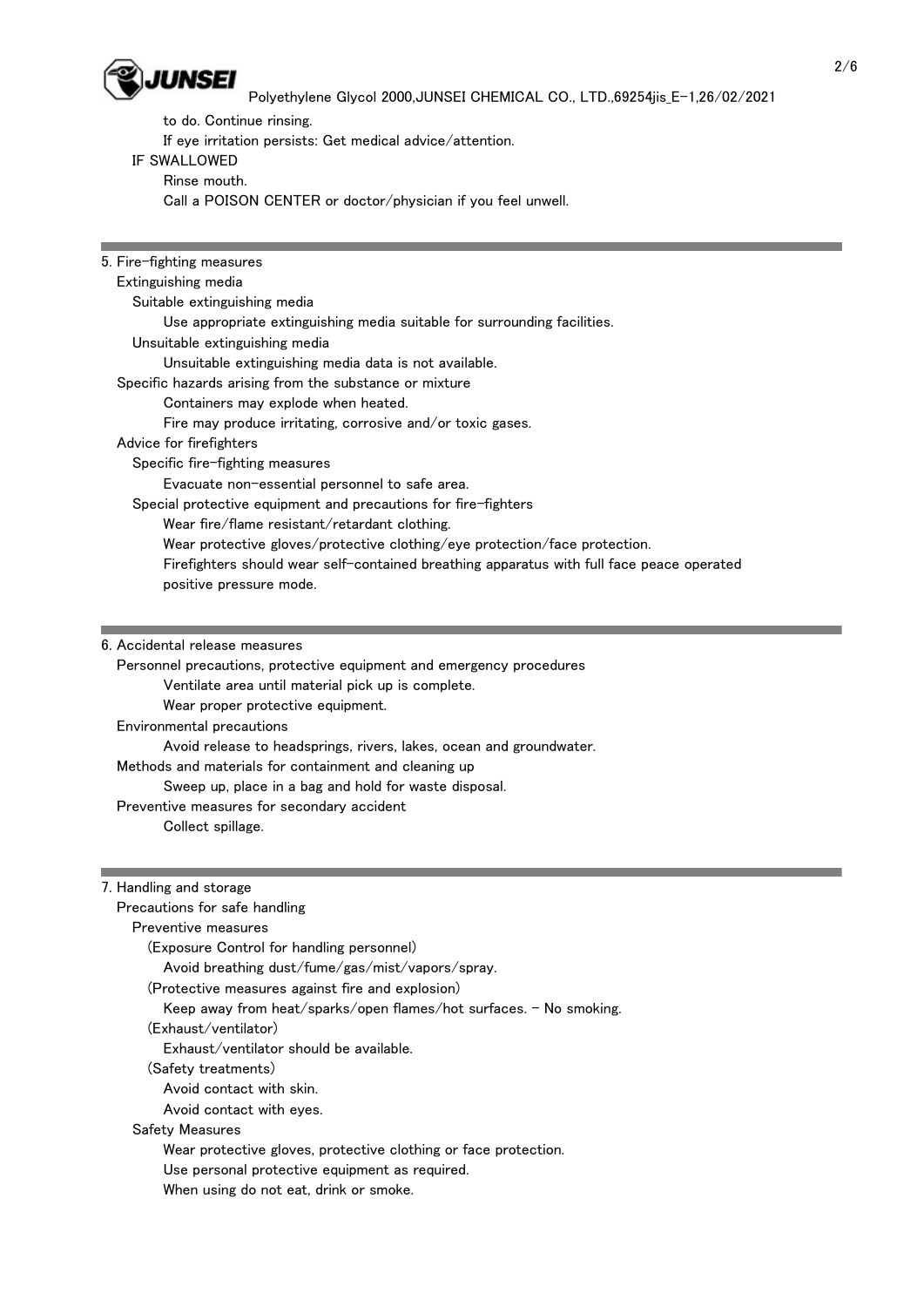

Any incompatibilities

Strong oxidizing agents should not be mixed with the chemicals.

Storage

Conditions for safe storage

Store in a well-ventilated place. Keep container tightly closed.

Keep cool. Protect from sunlight.

Container and packaging materials for safe handling data is not available.

8. Exposure controls/personal protection Control parameters Control value in MHLW is not available. Adopted value Adopted value in JSOH is not available. Adopted value in ACGIH is not available. Exposure controls Appropriate engineering controls Do not use in areas without adequate ventilation. Eye wash station should be available. Washing facilities should be available. Individual protection measures Respiratory protection Wear respiratory protection. Hand protection Wear protective gloves. Consult with your glove and/or personnel equipment manufacturer for selection of appropriate compatible materials. Eye protection Wear safety glasses with side-shields. Wear eye/face protection. Skin and body protection Wear impervious clothing and boots in case of repeated or prolonged treatment.

### 9. Physical and Chemical Properties

 Information on basic physical and chemical properties Physical state: Vaseline~Paraffin-like substance Color: White Odor: Slight characteristic odor Odor threshold data is not available. Melting point/Freezing point: 49~53℃ Boiling point or initial boiling point data is not available. Boiling range data is not available. Flammability (gases, liquids and solids) data is not available. Lower and upper explosion limit/flammability limit data is not available. Flash point data is not available. Auto-ignition temperature data is not available. Decomposition temperature data is not available. Self-Accelerating Decomposition Temperature/SADT data is not available. pH: 4.0~7.0 (This product: 1.0g+water:20mL) Dynamic viscosity data is not available. Kinematic viscosity data is not available. Solubility:

Solubility in water: Soluble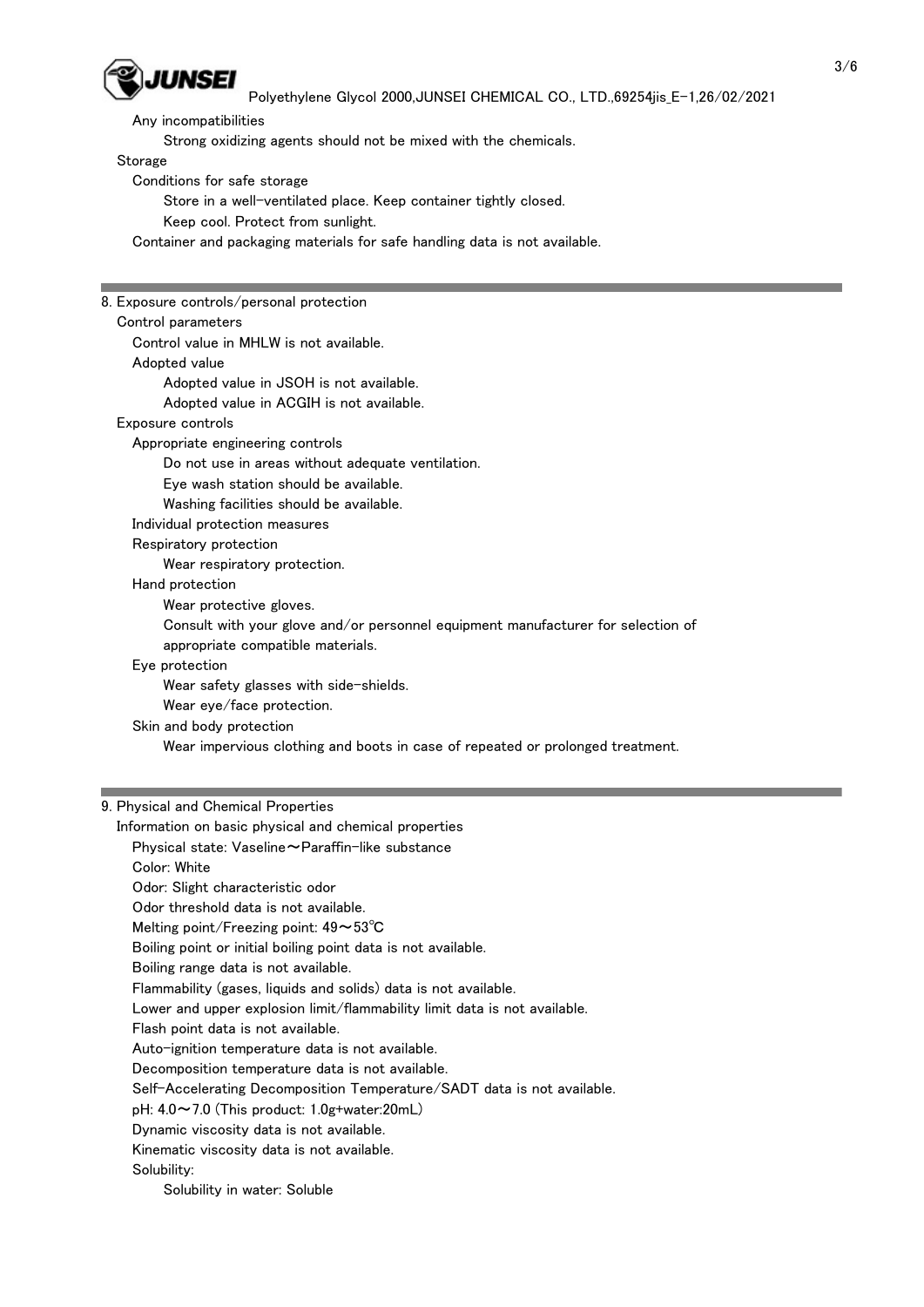

 Solubility in solvent: Soluble in many organic solvents. n-Octanol/water partition coefficient data is not available. Vapor pressure data is not available. Vapor density data is not available. VOC data is not available. Evaporation rate data is not available. Density and/or relative density data is not available. Relative vapor density (Air=1) data is not available. Relative density of the Vapor/air - mixture at  $20^{\circ}$ C (Air = 1) data is not available. Critical temperature data is not available. No Particle characteristics data is not available.

## 10. Stability and Reactivity

**Reactivity** 

 Reactivity data is not available. Chemical stability Stable under normal storage/handling conditions. Possibility of hazardous reactions Possibility of hazardous reactions data is not available. Conditions to avoid Contact with incompatible materials. Open flames. Heat.

Incompatible materials

Strong oxidizing agents

Hazardous decomposition products

Carbon oxides

11. Toxicological Information

Information on toxicological effects

Acute toxicity data is not available.

Irritant properties

 Skin corrosion/irritation data is not available. Serious eye damage/irritation data is not available. Allergenic and sensitizing effects data is not available. Mutagenic effects data is not available. Carcinogenic effects data is not available. Reproductive toxicity data is not available. STOT STOT-single exposure data is not available.

 STOT-repeated exposure data is not available. Aspiration hazard data is not available.

### 12. Ecological Information **Ecotoxicity**

 Ecotoxicity data is not available. Persistence and degradability Persistence and degradability data is not available. Bioaccumulative potential Bioaccumulative potential data is not available. Mobility in soil Mobility in soil data is not available.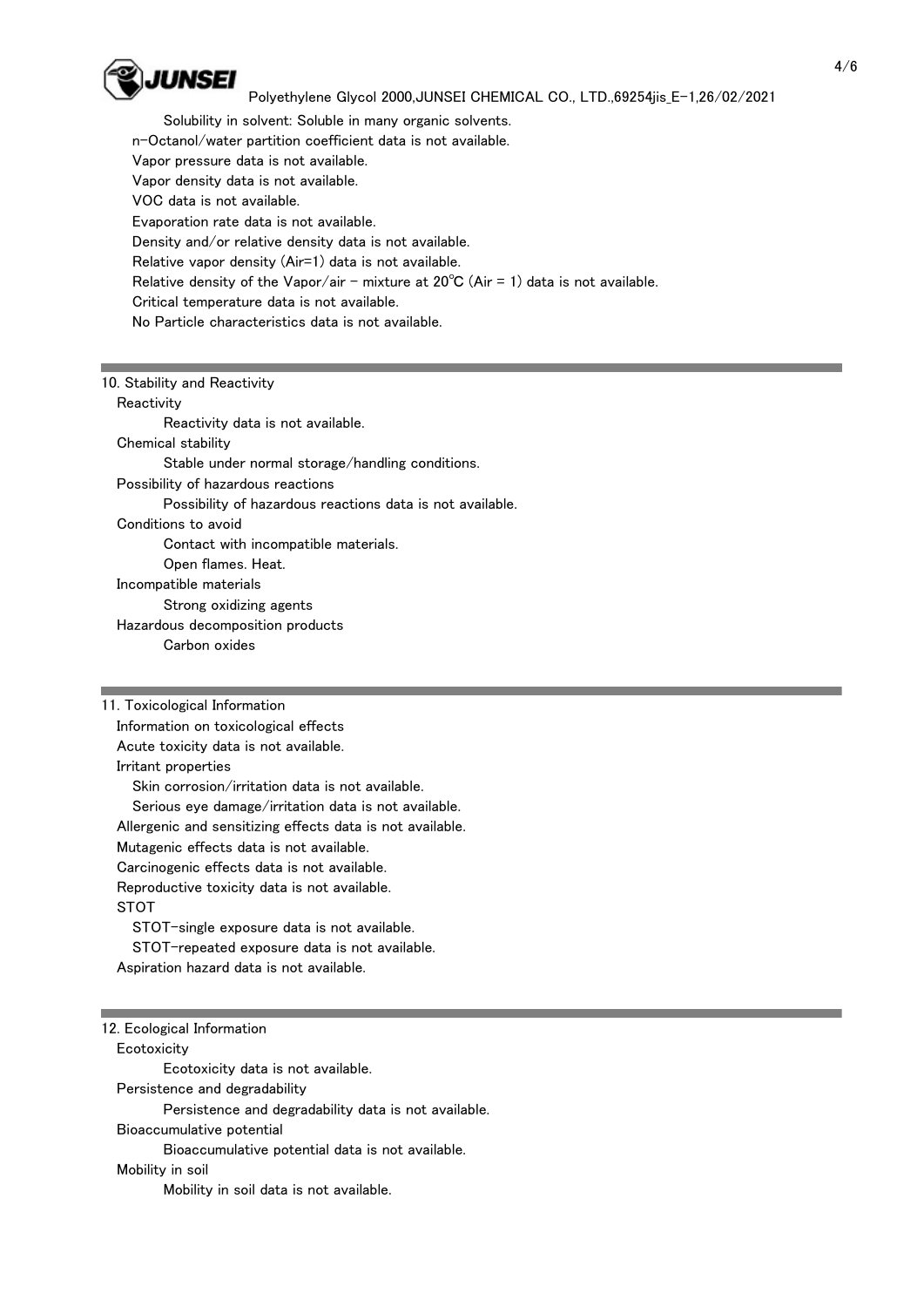

Other adverse effects

Ozone depleting chemical data is not available.

13. Disposal considerations

 Description of waste residues and information on their safe handling and methods of disposal, including the disposal of any contaminated packaging Waste treatment methods

Dispose of contents/container in accordance with local/national regulation.

### 14. Transport Information

Environmental hazards

MARPOL Annex III - Prevention of pollution by harmful substances Marine pollutants (yes/no) : no

Maritime transport in bulk according to IMO instruments

Noxious Liquid ; Cat. Z

Polyethylene glycol

#### 15. Regulatory Information

 Safety, health and environmental regulations/legislation specific for the substance or mixture Chemicals listed in TSCA Inventory

Polyethylene glycol

Other regulatory information

 We are not able to check up the regulatory information with regard to the substances in your country or region, therefore, we request this matter would be filled by your responsibility. Regulatory information with regard to this substance in your country or in your region should be examined by your own responsibility.

 Ensure this material in compliance with federal requirements and ensure conformity to local regulations.

 Regulatory information in this section are limited to intentional ingredient(s), but does not contain information on non-intentional ingredients or impurities which are not informed by supplier(s).

# 16. Other information

### Reference Book

 Globally Harmonized System of classification and labelling of chemicals, (7th revised edition, 2017), UN Recommendations on the TRANSPORT OF DANGEROUS GOODS 20th edit., 2017 UN

IMDG Code, 2018 Edition (Incorporating Amendment 39-18)

IATA Dangerous Goods Regulations (61th Edition) 2020

Classification, labelling and packaging of substances and mixtures (Table 3 ECNO6182012)

2016 EMERGENCY RESPONSE GUIDEBOOK (US DOT)

2020 TLVs and BEIs. (ACGIH)

http://monographs.iarc.fr/ENG/Classification/index.php

JIS Z 7252 : 2019

JIS Z 7253 : 2019

2019 Recommendation on TLVs (JSOH)

Supplier's data/information

 Chemicals safety data management system "GHS Assistant" Version 4.10 (https://www.asahi-ghs.com/) NITE Chemical Risk Information Platform "NITE-CHRIP"

(https://www.nite.go.jp/en/chem/chrip/chrip\_search/systemTop)

GHS Classification Guidance for Enterprises 2019 Revised Edition (Ver. 2.0) (Mar. 2020, METI)